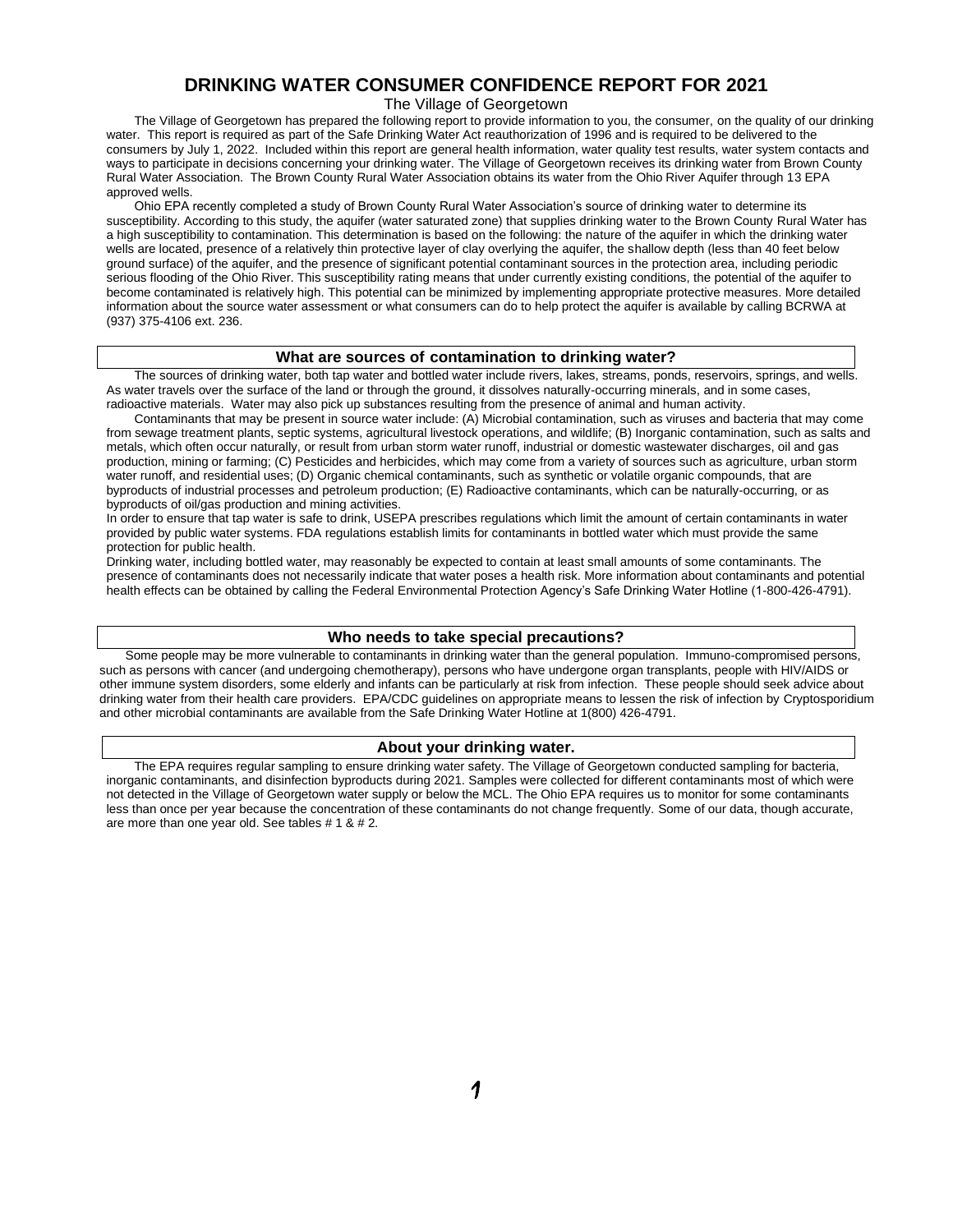| Table #1 - Brown County Rural Water Assoc. - Table of detected contaminants. |                  |            |                |                              |                  |                        |                                                         |  |  |  |
|------------------------------------------------------------------------------|------------------|------------|----------------|------------------------------|------------------|------------------------|---------------------------------------------------------|--|--|--|
| Contaminant<br>(Units)                                                       | MCLG             | <b>MCL</b> | Level<br>Found | Range of<br><b>Detection</b> | <b>Violation</b> | Year<br><b>Sampled</b> | <b>Typical Source of Contaminant</b>                    |  |  |  |
| <b>INORGANIC</b>                                                             |                  |            |                |                              | s                |                        |                                                         |  |  |  |
| <b>CONTAMINANTS</b>                                                          |                  |            |                |                              |                  |                        |                                                         |  |  |  |
| Fluoride (ppm)                                                               | $\boldsymbol{4}$ |            | 0.93           | $0.78 - 1.2$                 | NO.              | 2021                   | Water additive required by the Ohio<br><b>EPA</b>       |  |  |  |
| Nitrate (ppm)                                                                | 10               | 10         | 0.79           | NA                           | NO.              | 2021                   | Runoff from fertilizers, erosion of<br>natural deposits |  |  |  |

| Table # 2 - Village of Georgetown - Table of detected contaminants. |             |              |                  |                                      |                   |                        |                                                                                                                     |  |  |  |  |
|---------------------------------------------------------------------|-------------|--------------|------------------|--------------------------------------|-------------------|------------------------|---------------------------------------------------------------------------------------------------------------------|--|--|--|--|
| Contaminant<br>(Units) Year                                         | <b>MCLG</b> | <b>MCL</b>   | Level<br>Found   | Range of<br><b>Detection</b>         | <b>Violations</b> | Year<br><b>Sampled</b> | <b>Typical Source of Contaminant</b>                                                                                |  |  |  |  |
| <b>INORGANIC</b><br><b>CONTAMINANTS</b>                             |             |              |                  |                                      |                   |                        |                                                                                                                     |  |  |  |  |
|                                                                     |             |              | 90 <sup>TH</sup> | # sites above                        |                   |                        |                                                                                                                     |  |  |  |  |
|                                                                     |             |              | percentile       | the AL; range                        |                   |                        |                                                                                                                     |  |  |  |  |
| <b>LEAD AND COPPER</b>                                              |             | AI.          | lead/copper      | of detection                         |                   |                        |                                                                                                                     |  |  |  |  |
| Lead (ppb)                                                          | 0           | 15           | 0.7              | 0 of 20<br>sites $nd -$<br>2.5       | <b>NO</b>         | 2021                   | <b>Corrosion of household plumbing</b><br>systems; Erosion of natural deposits                                      |  |  |  |  |
| Copper (ppm)                                                        | 1.3         | 1.3          | 0.006            | $0$ of $20$<br>sites $nd -$<br>0.007 | NO                | 2021                   | <b>Corrosion of household plumbing</b><br>systems; erosion of natural deposits;<br>leaching from wood preservatives |  |  |  |  |
|                                                                     |             |              |                  |                                      |                   |                        |                                                                                                                     |  |  |  |  |
| <b>DISINFECTION</b><br><b>BYPRODUCTS</b>                            |             |              |                  |                                      |                   |                        |                                                                                                                     |  |  |  |  |
| <b>Total Trihalomethanes</b><br>(ppb)                               | na          | 80           | 50.4             | 22.9-50.4                            | <b>NO</b>         | 2021                   | <b>By-product of drinking water</b><br>chlorination                                                                 |  |  |  |  |
| $HAAS$ (ppb)                                                        | na          | 60           | $<$ 6            | $ND-5.5$                             | <b>NO</b>         | 2021                   |                                                                                                                     |  |  |  |  |
| <b>RESIDUAL</b><br><b>DISINTECTANS</b>                              | <b>MRDL</b> | <b>MRDLG</b> |                  |                                      |                   |                        |                                                                                                                     |  |  |  |  |
| <b>Total Chlorine (ppm)</b>                                         | 4           | 4            | 0.87             | $0.41 - 1.29$                        | NO.               | 2021                   | Water additive used to control microbes                                                                             |  |  |  |  |
| <b>MICROBIOLOGICAL</b><br><b>CONTAMINANTS</b>                       |             |              |                  |                                      |                   |                        |                                                                                                                     |  |  |  |  |
| <b>Total Coliform Bacteria</b>                                      | $\bf{0}$    | 1            | $\bf{0}$         | $\bf{0}$                             | <b>NO</b>         | 2021                   | Naturally present in the environment                                                                                |  |  |  |  |